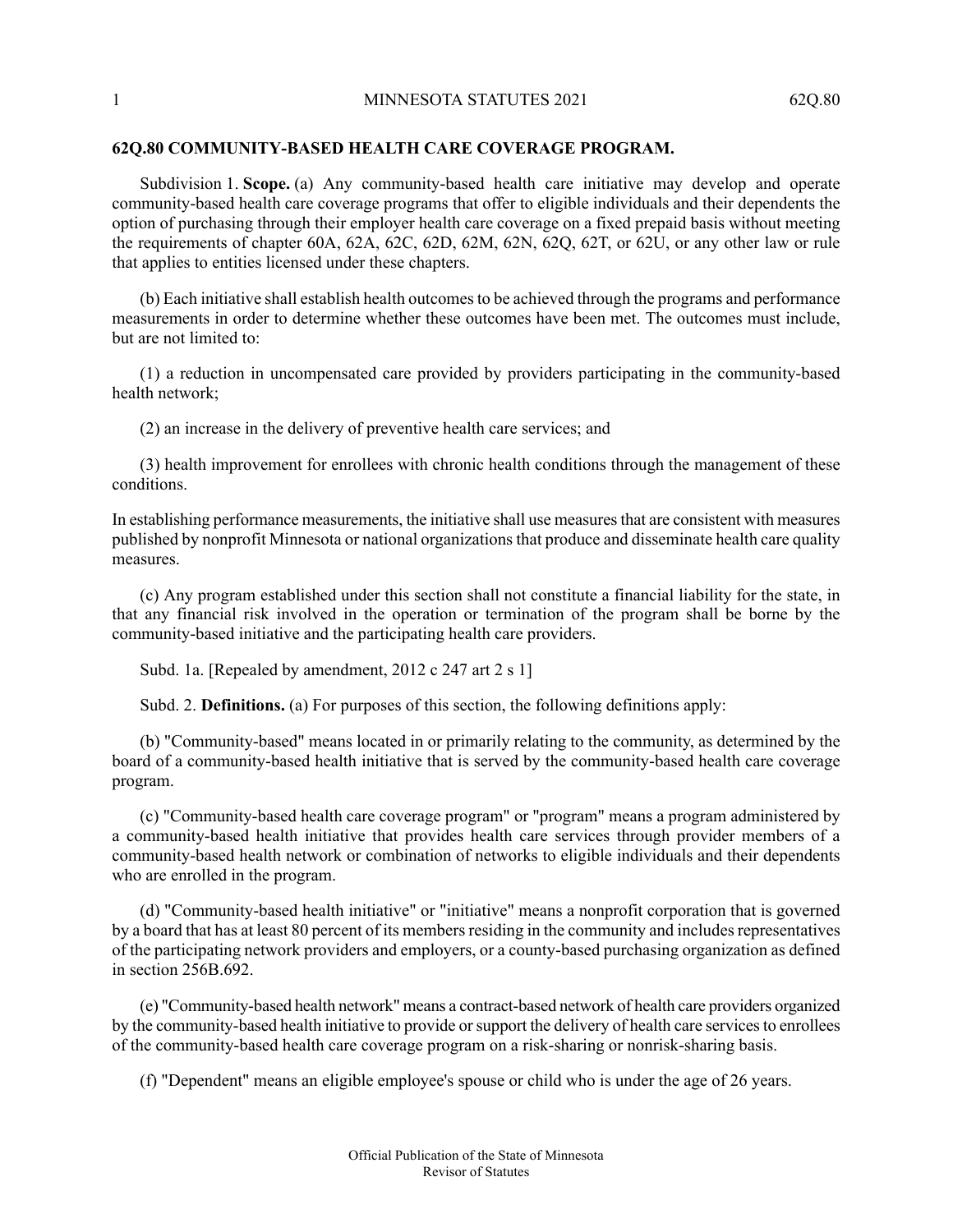62Q.80 MINNESOTA STATUTES 2021 2

Subd. 3. **Approval.** (a) Prior to the operation of a community-based health care coverage program, a community-based health initiative, defined in subdivision 2, paragraph (d), shall submit to the commissioner of health for approval the community-based health care coverage program developed by the initiative. The commissioner shall ensure that each program meets the requirements described in this section and is actuarially sound based on a review of appropriate records and methods utilized by the community-based health initiative in establishing premium rates for the community-based health care coverage programs.

(b) Prior to approval, the commissioner shall also ensure that:

(1) the benefits offered comply with subdivision 8 and that there are adequate numbers of health care providers participating in the community-based health network to deliver the benefits offered under the program;

(2) the activities of the program are limited to activities that are exempt under this section or otherwise from regulation by the commissioner of commerce;

(3) the complaint resolution process meets the requirements of subdivision 10; and

(4) the data privacy policies and procedures comply with state and federal law.

Subd. 4. **Establishment.** The initiative shall establish and operate upon approval by the commissioner of health community-based health care coverage programs. The operational structure established by the initiative shall include, but is not limited to:

(1) establishing a process for enrolling eligible individuals and their dependents;

(2) collecting and coordinating premiums from enrollees and employers of enrollees;

(3) providing payment to participating providers;

(4) establishing a benefit set according to subdivision 8 and establishing premium rates and cost-sharing requirements;

(5) creating incentives to encourage primary care and wellness services; and

(6) initiating disease management services, as appropriate.

Subd. 5. **Qualifying employees.** To be eligible for the community-based health care coverage program, an individual must:

(1) reside in or work within the designated community-based geographic area served by the program;

(2) be employed by a qualifying employer, be an employee's dependent, or be self-employed on a full-time basis;

(3) not be enrolled in or have currently available health coverage, except for catastrophic health care coverage; and

(4) not be eligible for or enrolled in medical assistance, and not be enrolled in MinnesotaCare or Medicare.

Subd. 6. **Qualifying employers.** (a) To qualify for participation in the community-based health care coverage program, an employer must:

(1) employ at least one but no more than 50 employees at the time of initial enrollment in the program;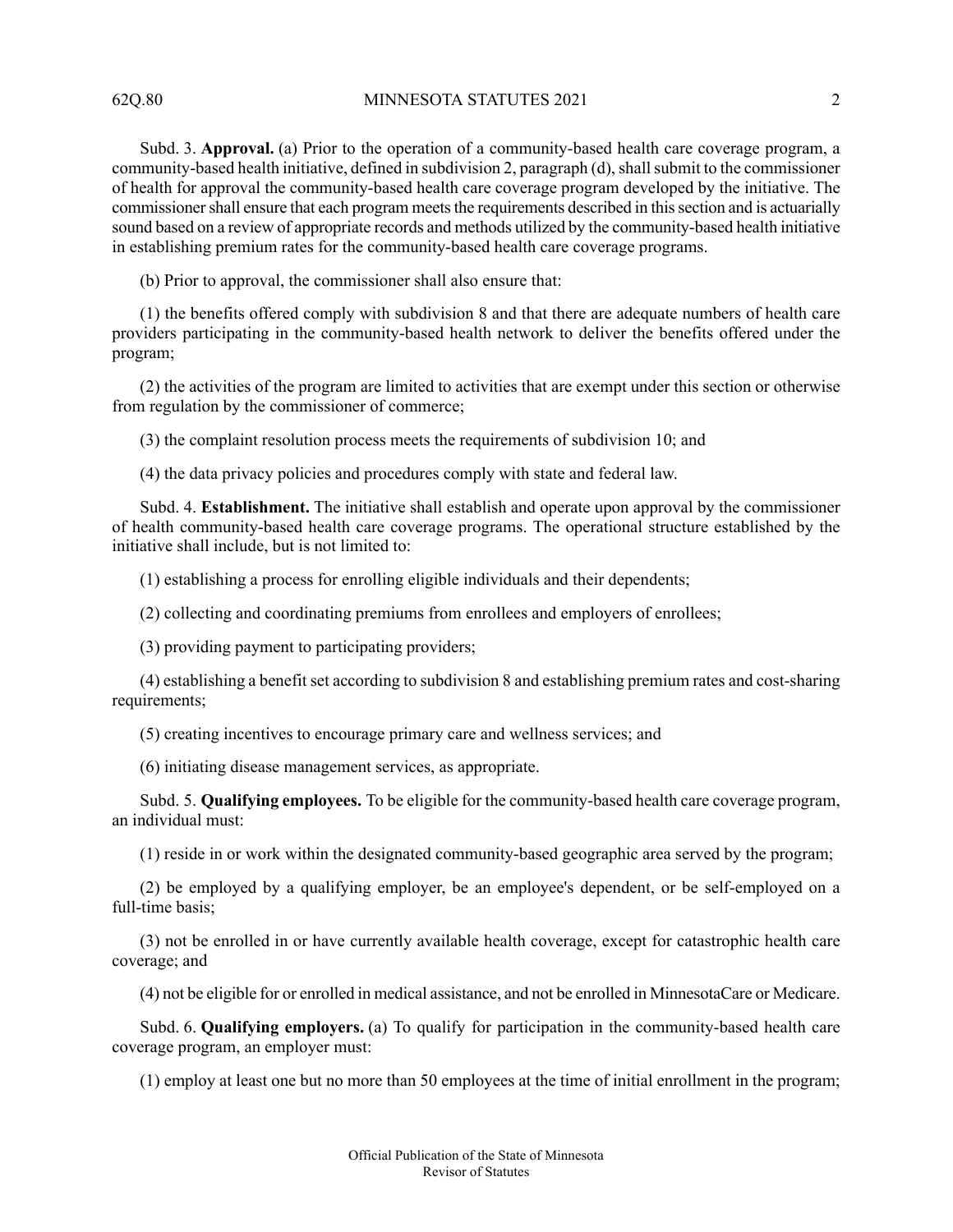(2) pay its employees a median wage that equals 350 percent of the federal poverty guidelines or less for an individual; and

(3) not have offered employer-subsidized health coverage to its employees for at least 12 months prior to the initial enrollment in the program. For purposes of this section, "employer-subsidized health coverage" means health care coverage for which the employer pays at least 50 percent of the cost of coverage for the employee.

(b) To participate in the program, a qualifying employer agrees to:

(1) offer health care coverage through the program to all eligible employees and their dependents regardless of health status;

(2) participate in the program for an initial term of at least one year;

(3) pay a percentage of the premium established by the initiative for the employee; and

(4) provide the initiative with any employee information deemed necessary by the initiative to determine eligibility and premium payments.

Subd. 7. **Participating providers.** Any health care provider participating in the community-based health network must accept as payment in full the payment rate established by the initiatives and may not charge to or collect from an enrollee any amount in access of this amount for any service covered under the program.

Subd. 8. **Coverage.** (a) The initiatives shall establish the health care benefits offered through the community-based health care coverage programs. The benefits established shall include, at a minimum:

(1) child health supervision services up to age 18, as defined under section 62A.047; and

- (2) preventive services, including:
- (i) health education and wellness services;
- (ii) health supervision, evaluation, and follow-up;
- (iii) immunizations; and
- (iv) early disease detection.

(b) Coverage of health care services offered by the program may be limited to participating health care providers or health networks. All services covered under the programs must be services that are offered within the scope of practice of the participating health care providers.

(c) The initiatives may establish cost-sharing requirements. Any co-payment or deductible provisions established may not discriminate on the basis of age, sex, race, disability, economic status, or length of enrollment in the programs.

(d) If any of the initiatives amends or alters the benefits offered through the program from the initial offering, that initiative must notify the commissioner of health and all enrollees of the benefit change.

Subd. 9. **Enrollee information.** (a) The initiatives must provide an individual or family who enrolls in the program a clear and concise written statement that includes the following information:

(1) health care services that are covered under the program;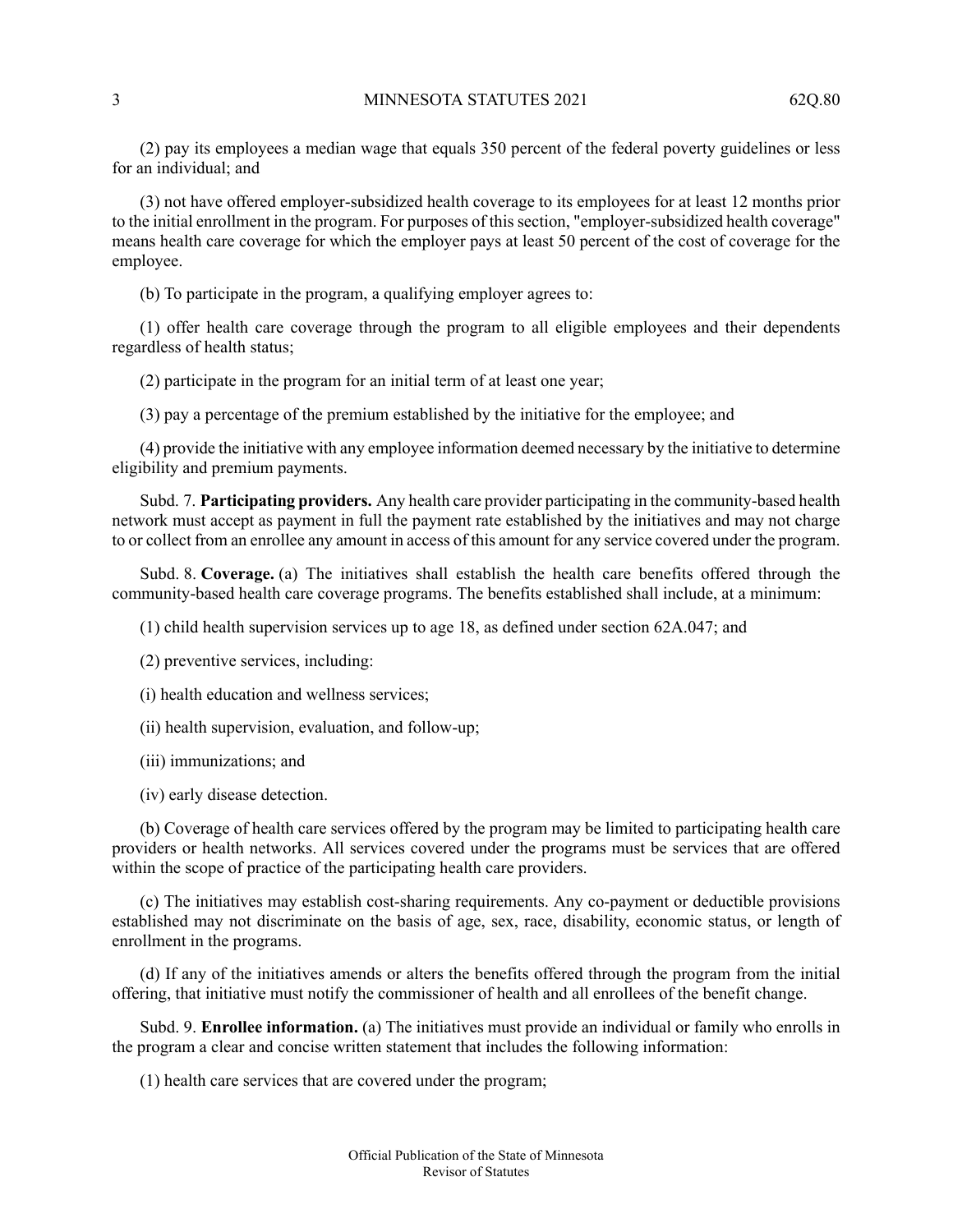(2) any exclusions or limitations on the health care services covered, including any cost-sharing arrangements or prior authorization requirements;

(3) a list of where the health care services can be obtained and that all health care services must be provided by or through a participating health care provider or community-based health network;

(4) a description of the program's complaint resolution process, including how to submit a complaint; how to file a complaint with the commissioner of health; and how to obtain an external review of any adverse decisions as provided under subdivision 10;

(5) the conditions under which the program or coverage under the program may be canceled or terminated; and

(6) a precise statement specifying that this program is not an insurance product and, as such, is exempt from state regulation of insurance products.

(b) The commissioner of health must approve a copy of the written statement prior to the operation of the program.

Subd. 10. **Complaint resolution process.** (a) The initiatives must establish a complaint resolution process. The process must make reasonable efforts to resolve complaints and to inform complainants in writing of the initiative's decision within 60 days of receiving the complaint. Any decision that is adverse to the enrollee shall include a description of the right to an external review as provided in paragraph (c) and how to exercise this right.

(b) The initiatives must report any complaint that is not resolved within 60 days to the commissioner of health.

(c) The initiatives must include in the complaint resolution process the ability of an enrollee to pursue the external review process provided under section 62Q.73 with any decision rendered under this external review process binding on the initiatives.

Subd. 11. **Data privacy.** The initiatives shall establish data privacy policies and procedures for the program that comply with state and federal data privacy laws.

Subd. 12. **Limitations on enrollment.** (a) The initiatives may limit enrollment in the program. If enrollment is limited, a waiting list must be established.

(b) The initiativesshall not restrict or deny enrollment in the program except for nonpayment of premiums, fraud or misrepresentation, or as otherwise permitted under this section.

(c) The initiatives may require a certain percentage of participation from eligible employees of a qualifying employer before coverage can be offered through the program.

Subd. 13. **Report.** Each initiative shall submit an annual status report to the commissioner of health on January 15 of each year, with the first report due January 15, 2008. Each status report shall include:

(1) the financial status of the program, including the premium rates, cost per member per month, claims paid out, premiums received, and administrative expenses;

(2) a description of the health care benefits offered and the services utilized;

(3) the number of employers participating, the number of employees and dependents covered under the program, and the number of health care providers participating;